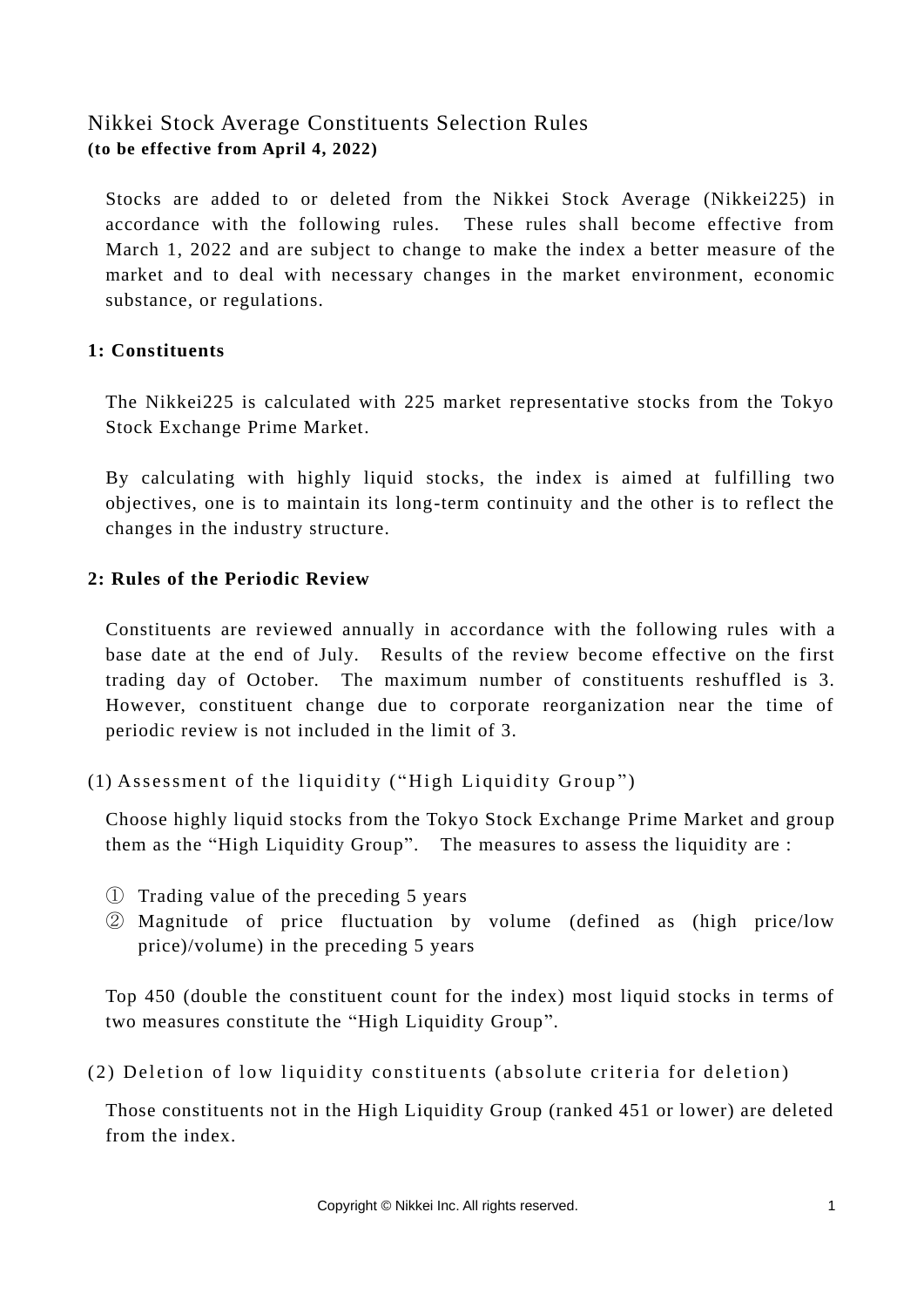$(3)$  Addition of high liquidity stocks (absolute criteria for addition)

Of the "High Liquidity Group" stocks, those ranked 75th or higher and not currently in the list of the constituents are added to the index.

(4) Deletion/Addition based on the sector balance (relative criteria)

① The 450 most liquid issues will be categorized into six industrial sectors – Technology, Financials, Consumer Goods, Industrial Materials, Capital Goods/Others and Transportation/Utilities. The "Appropriate number of the constituents" is defined as half of the number of stocks in each sector.

②After the changes by (2) and (3) are considered, a rebalancing is conducted if any of the sectors are over-represented or under-represented. Degree of representation is evaluated by comparing the actual number of constituents in the sector against the "Appropriate number".

i) For over-represented sectors, current constituents in the sector are deleted in the order of the liquidity (low liquidity first) to correct the overage.

ii) For under-represented sectors, non-constituent stocks are added from the "High Liquidity Group" in the order of the liquidity (high liquidity first) to correct the shortage.

③The six-sector breakdown is based on the Nikkei industrial classification of 36 industries. Each sector may be regrouped if a change in industrial structure makes adjustment necessary.

i) Technology Pharmaceuticals, Electric Machinery, Automobiles & Auto parts, Precision Instruments, Communications

ii) Financials Banking, Other Financial Services, Securities, Insurance

iii) Consumer Goods Fishery, Foods, Retail, Services

iv) Materials Mining, Textiles&Apparel, Pulp & Paper, Chemicals, Petroleum, Rubber, Glass&Ceramics, Steel, Nonferrous Metals, Trading Companies

v) Capital Goods / Others Construction, Machinery, Shipbuilding, Transportation Equipment, Other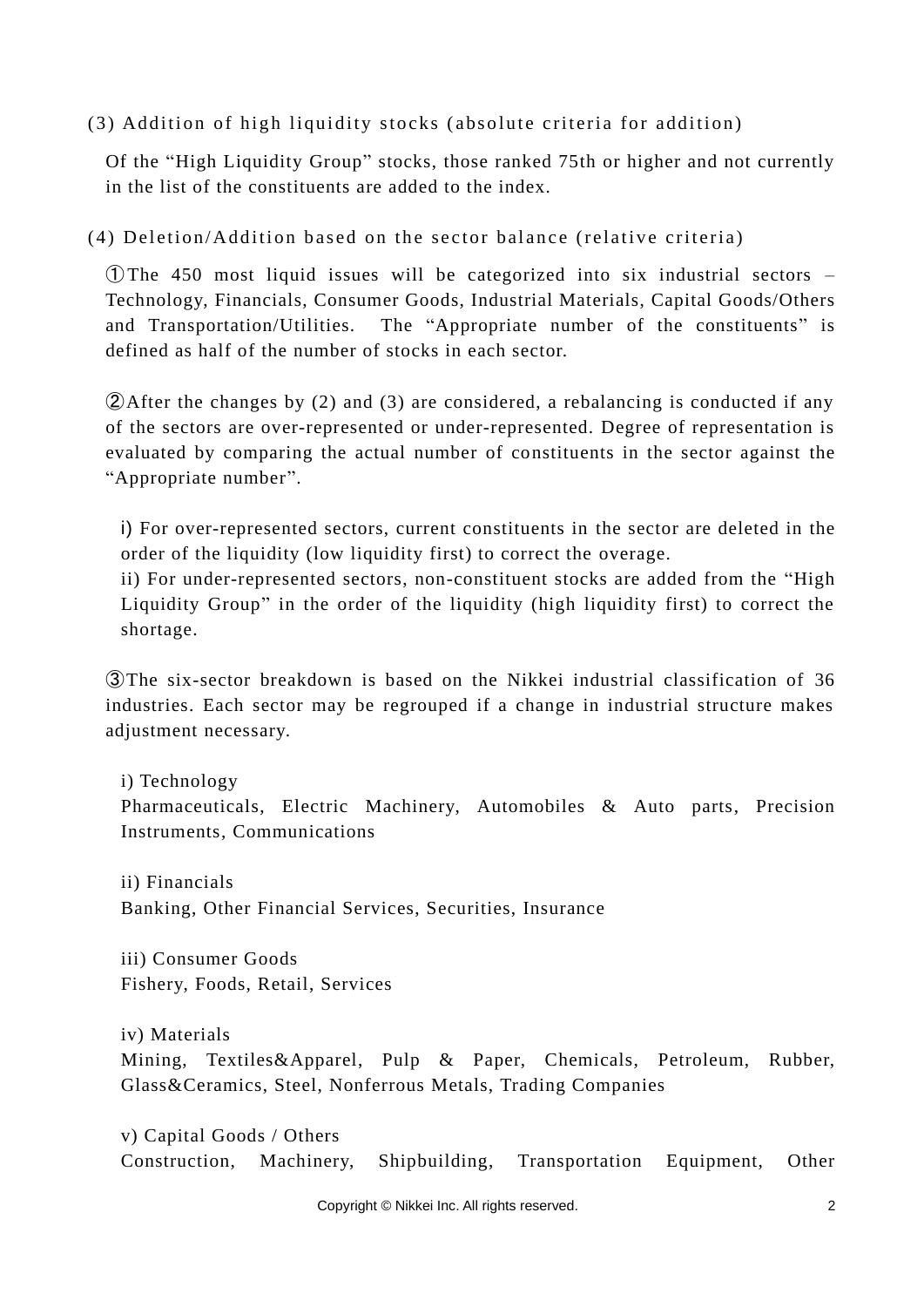### Manufacturing, Real Estate

vi) Transportation / Utilities

Railway&Bus, Land Transport, Marine Transport, Air Transport, Warehousing, Electric Power, Gas

### **3: Extraordinary Replacement Rules**

 $(1)$  Deletion for special reasons

Constituents which meet the following criteria are deleted from the index.

- i) Designated as a "Securities to be Delisted" or "Securities on Alert"
- ii) Delisted due to corporate restructuring such as merger, share exchange or share transfer
- iii) Transfer to the market other than the Prime

A constituent designated as "a Security under Supervision" remains to be a constituent at the time of designation. However, Nikkei may replace such a constituent with a pre-announcement when it is highly inappropriate to keep the stock as a constituent, e.g. probability of delisting is extremely high.

 $(2)$  Procedure to add new constituents

When a constituent is deleted because of the reasons of (1) above, a stock to be added will be selected, in principle, from the same sector in the "High Liquidity Group" in the order of liquidity.

Notwithstanding the preceding paragraph, following rules may apply depending on the timing and circumstances of the deletion.

- ① When such deletion is scheduled close to the Periodic Review, additional stocks may be selected in a part of the periodic review process.
- ② When multiple deletions are scheduled in a season other than the Periodic Review, additions may be selected using (3) and (4) of Periodic Review Rules by assessing the liquidity and the balance of the sectors.

 $(3)$  Timing of the constituent change

In principle, for each reason under 3(1), constituents are deleted and added as follows. The effective date is announced for each event.

i) Designated as a "Security to be Delisted" or "Securities on Alert": five business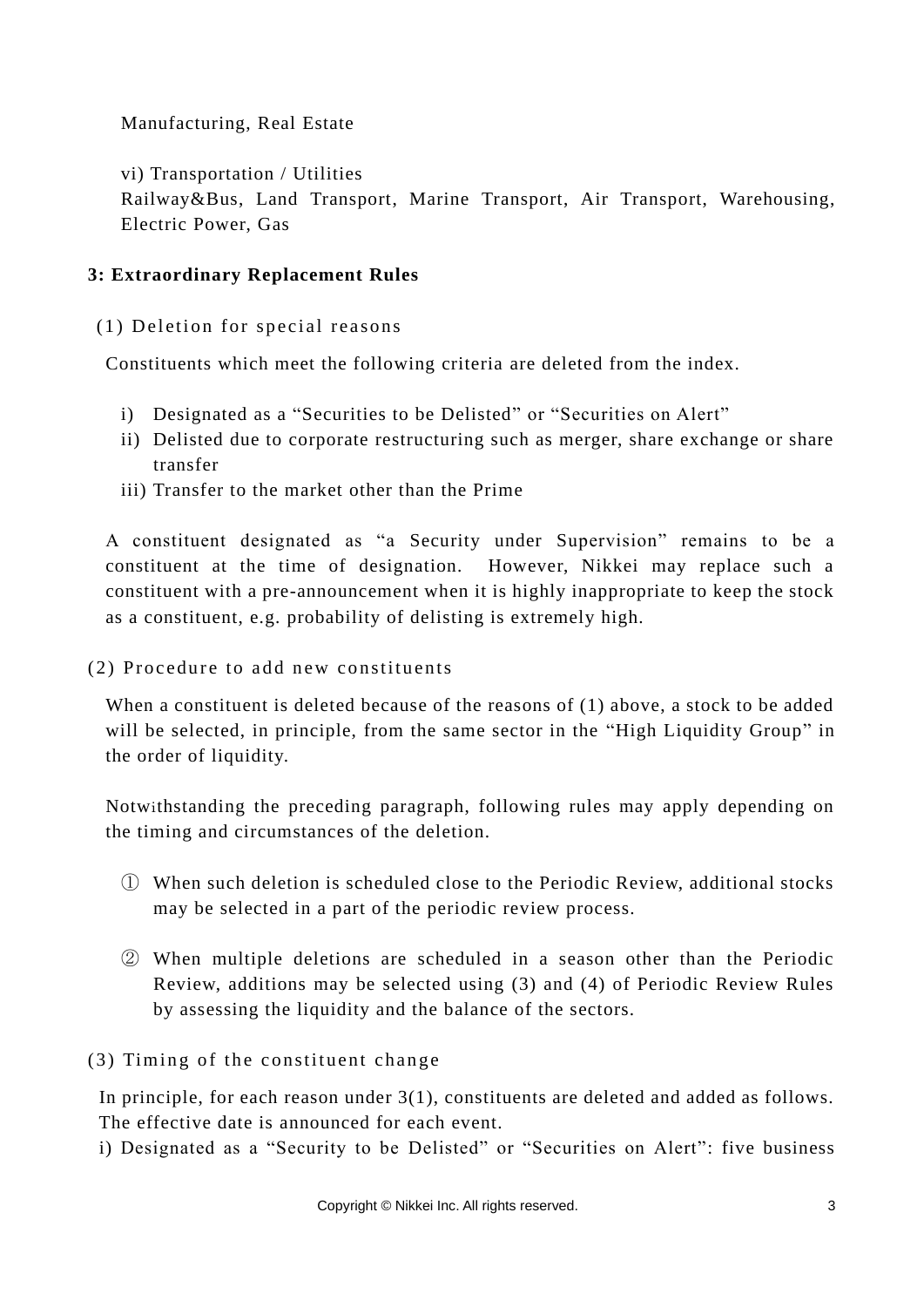days after the designation.

ii) Delisted due to corporate restructuring such as merger, share exchange or share transfer and iii) Transfer to the market other than the Prime: effective date of the event.

In case that a constituent designated as a stock under supervision is deemed as highly inappropriate and will be deleted, the announcement will be made approximately two weeks before its effective date. Even if such a constituent is designated as a stock to be delisted before the pre-announced effective date, the pre-announced effective date survives.

 $(4)$  Special rules for additions

As the types of corporate reorganization diversify, procedures as exemplified below, which follows the reality better, may be applied to choose the stocks to be added. Application of these special rules is determined for each case.

- ① Under the following cases, a stock of a company which will succeed the substance of the delisting company will be added in principle, provided such company must be listed or will be listed within a short period in the Tokyo Stock Exchange Prime Market.
	- i) Stock of a surviving company in mergers where a constituent is merged and delisted.
	- ii) Stock of a newly established parent company by share transfer or a new parent company receiving shares from a constituent by exchange.
- ② When a company is split and multiple companies maintain listing in the Tokyo Stock Exchange Prime Market, a stock of a company which succeeds the major operation will become a constituent.

## **4: Special procedures to implement constituent change**

For both "2. Periodic Review" and "3. Extraordinary Replacement", deletion and addition are made effective on the same day to keep the number of constituents at 225. However, when necessary, as exemplified below, additions are made after the deletions and during such period, the index may be calculated with less than 225 constituents. Divisor is adjusted at times when constituents are deleted or added to warrant the continuity.

- A constituent company may be delisted when it establishes a parent company by a share transfer or becomes a subsidiary of an unlisted company by a share exchange. If a new parent company is deemed to be succeeding the business of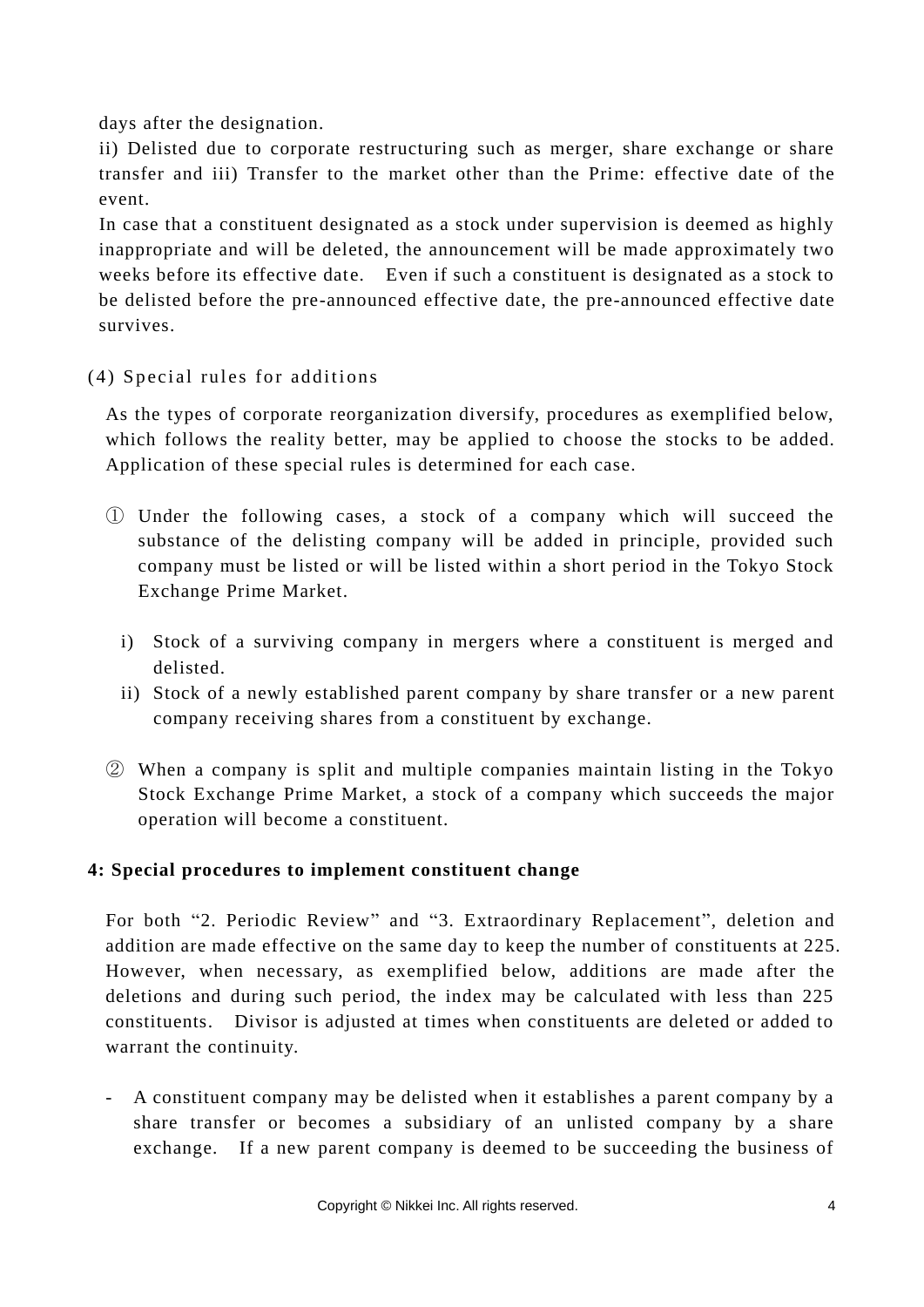the delisted company, such a new company may become a new constituent if it becomes listed. In such a case, during the period between delisting of the original company and listing of the new succeeding company, the index may be calculated with constituents less than 225.

#### **5: Decision of the deleting and adding stocks**

-

After consultation with academics and market professionals, Nikkei Inc. decides and announces the list of deleting and adding stocks.